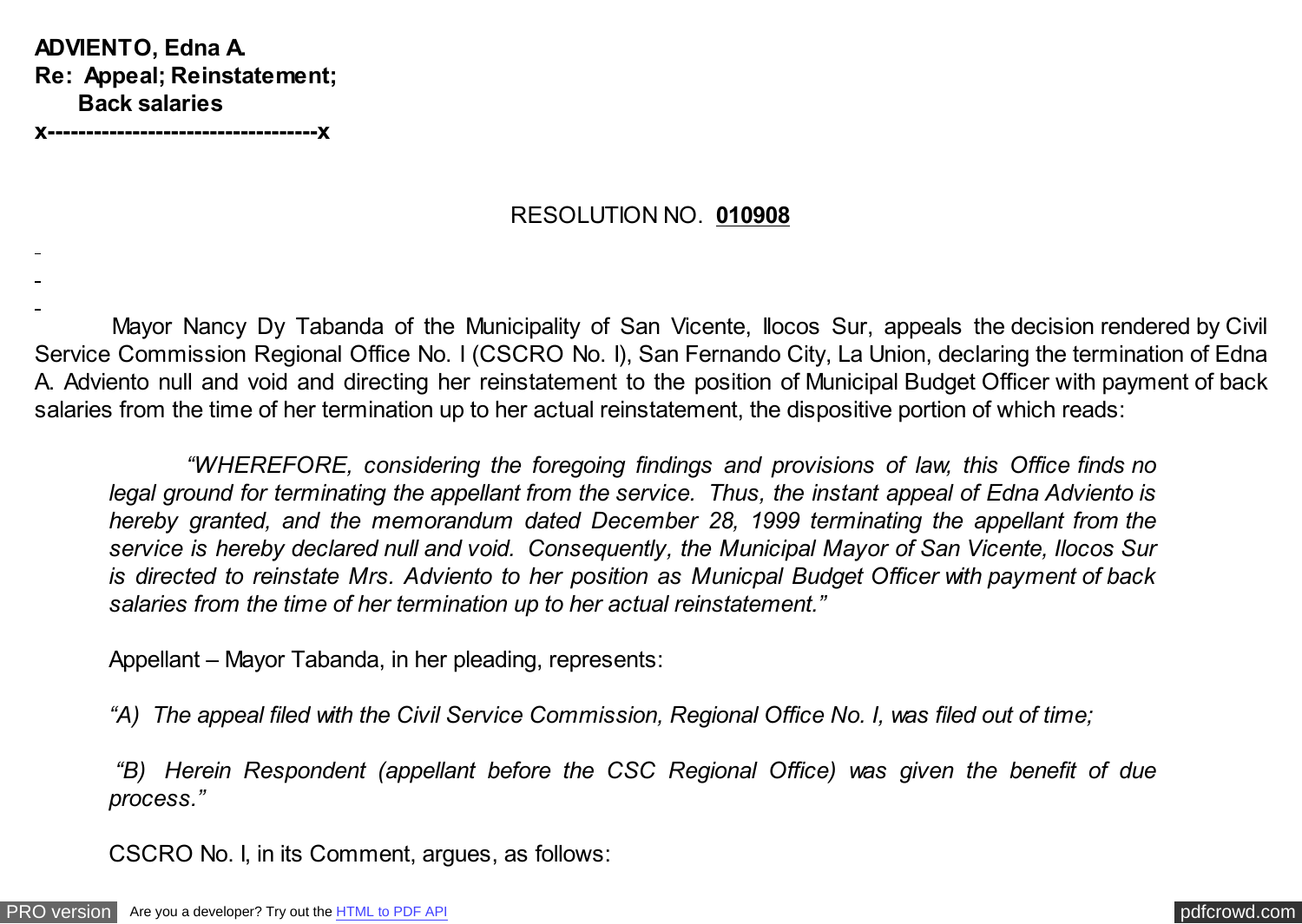*"xxx It must be noted, however, that the grounds posited for filing the petition for review were already discussed and controverted in detail in our Decision No. 2000-175, as follows:*

 *"1) On the alleged filing of appeal out of time –*

 *"The Office Memorandum dated December 28, 1999 issued by Mayor Tabanda terminating the services of Mrs. Adviento was received by the latter on December 29, 1999. On January 10, 2000, Mrs. Adviento filed a request for reconsideration but the same was denied by the Mayor on January 11, 2000. Copy of the said denial was received by Mrs. Adviento on January 12, 2000. In the counting of the period, the date of receipt should not be included but the next day following the date of receipt. Therefore, when Mrs. Adviento filed her Notice of Appeal on January 15, 2000, as evidenced by the Registry Receipt, it is considered to have been filed exactly on the 15th day, or within the reglementary period of 15 days.*

 *"2) On the giving of due process to respondent (appellant) –*

 *"It was very clear from the records submitted that the performance rating given to Mrs. Adviento is not in accordance with the approved Agency Performance Evaluation System. Further, it was not reasonably established that there was an effort on the part of Mayor Tabanda to give notice and warning to Mrs. Adviento of her 'Unsatisfactory' performance 30 days from the end of the 2nd semester of 1998. Glaring is the absence of due notice and warning about the latter's 'Poor' performance on the 4th month of the 1st semester of 1999. The handwritten notes cannot be considered valid notice and warning referred to under Section 2, paragraph 2.2, subparagraphs (a) and (b) of Rule XII of CSC Memorandum Circular No. 40, s. 1998, as these were made months later than required. The dropping of Mrs. Adviento from the rolls can only be viewed as an afterthought of belated justification. Undoubtedly, the termination of Mrs. Adviento from the service was a violation of the due process clause."*

[PRO version](http://pdfcrowd.com/customize/) Are you a developer? Try out th[e HTML to PDF API](http://pdfcrowd.com/html-to-pdf-api/?ref=pdf) pdf crowd.com Records disclose that for the period covering June to December 1998, Adviento was given an unsatisfactory performance rating. No notice was given to her regarding the same nor was she warned that a succeeding unsatisfactory rating shall warrant her separation from the service. For the immediately succeeding performance rating period covering January to June 1999, Adviento again received an unsatisfactory rating. Said unsatisfactory performance ratings do not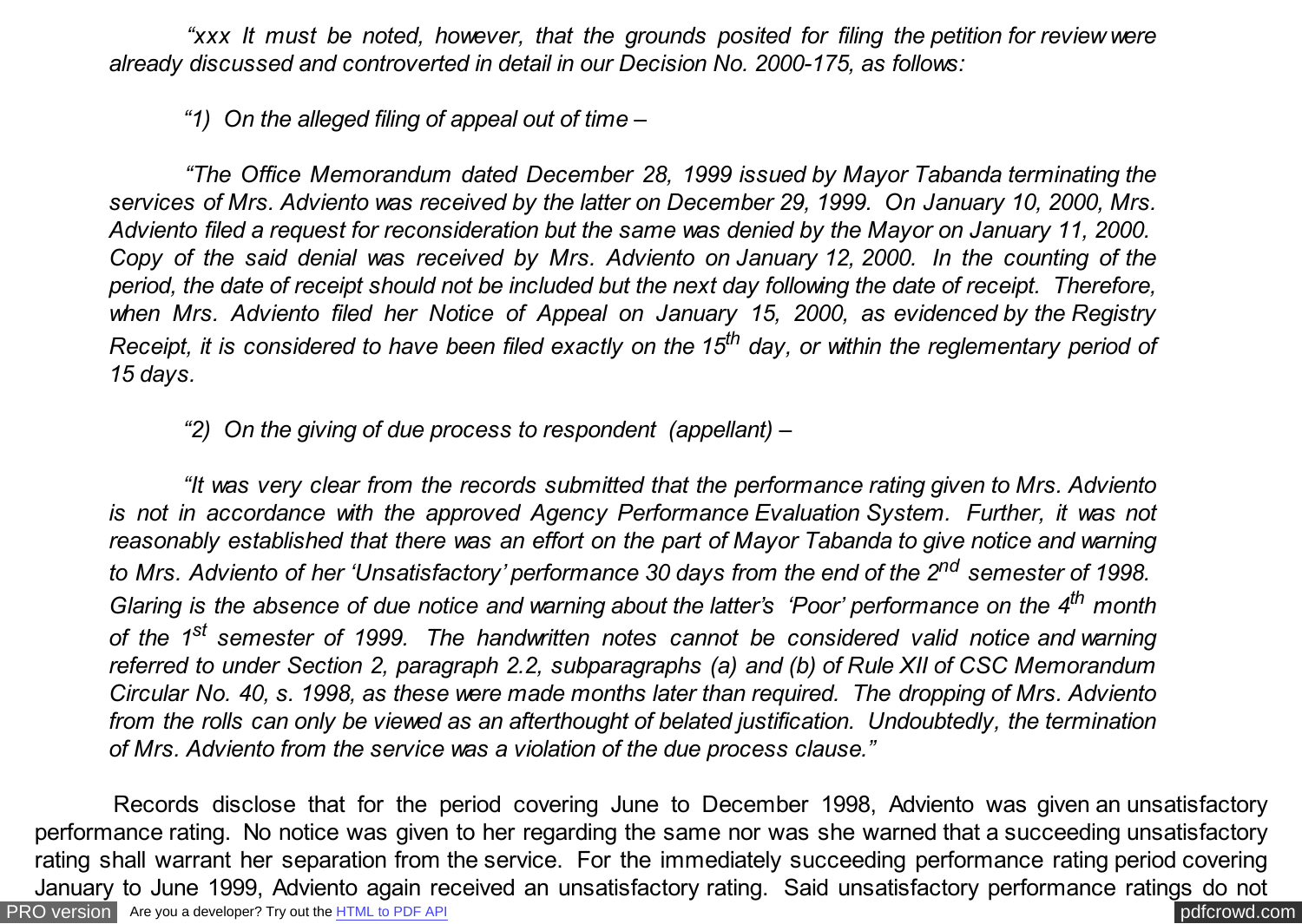conform with the approved mechanics of the Performance Evaluation System of San Vicente, Ilocos Sur.

 One (1) month and eighteen (18) days after the end of the rating period covering January to June 1999, in handwritten notes dated August 18, 1999, Adviento was initially informed of her unsatisfactory ratings for the periods covering June to December 1998 and January to June 1999.

January to June 1999, Adviento again received an unsatisfactory rating. Said unsatisfactory performance ratings do not

 In a letter dated November 26, 1999 or five months after Adviento received her second unsatisfactory rating, she was formally given notice of her two (2) consecutive unsatisfactory performance ratings and warned that a succeeding unsatisfactory rating would result in her separation from the service. Subsequently, in an Office Memorandum dated December 28, 1999, Adviento was terminated from the service effective January 3, 2000 without mentioning the reason therefor, to wit:

 "*Your services as Municipal Budget Officer in this municipality is hereby terminated effective January 03, 2000. As such you have to clear yourself for (sic) all property and money accountabilities."*

 Records further disclose that the Office Memorandum dated December 28, 1999 issued by Mayor Tabanda terminating Adviento's services was received by the latter on December 29, 1999. On January 10, 2000, Adviento filed a motion for reconsideration but the same was denied on January 11, 2000. The denial of Adviento's motion for reconsideration was served on her on January 12, 2000. On January 15, 2000, Adviento filed an appeal with CSCRO No. I, by registered mail, which declared the said Office Memorandum as null and void.

Thus, the instant appeal.

The issues to be resolved in the instant case are:

(1) whether Adviento's appeal with CSCRO No. I was filed within the reglementary period;

 (2) whether Adviento was given due process prior to her being dropped from the rolls for unsatisfactory performance; and

 (3) whether the unsatisfactory performance ratings given to Adviento for the periods covering June to December 1998 and January to June 1999, were in accordance with the approved Performance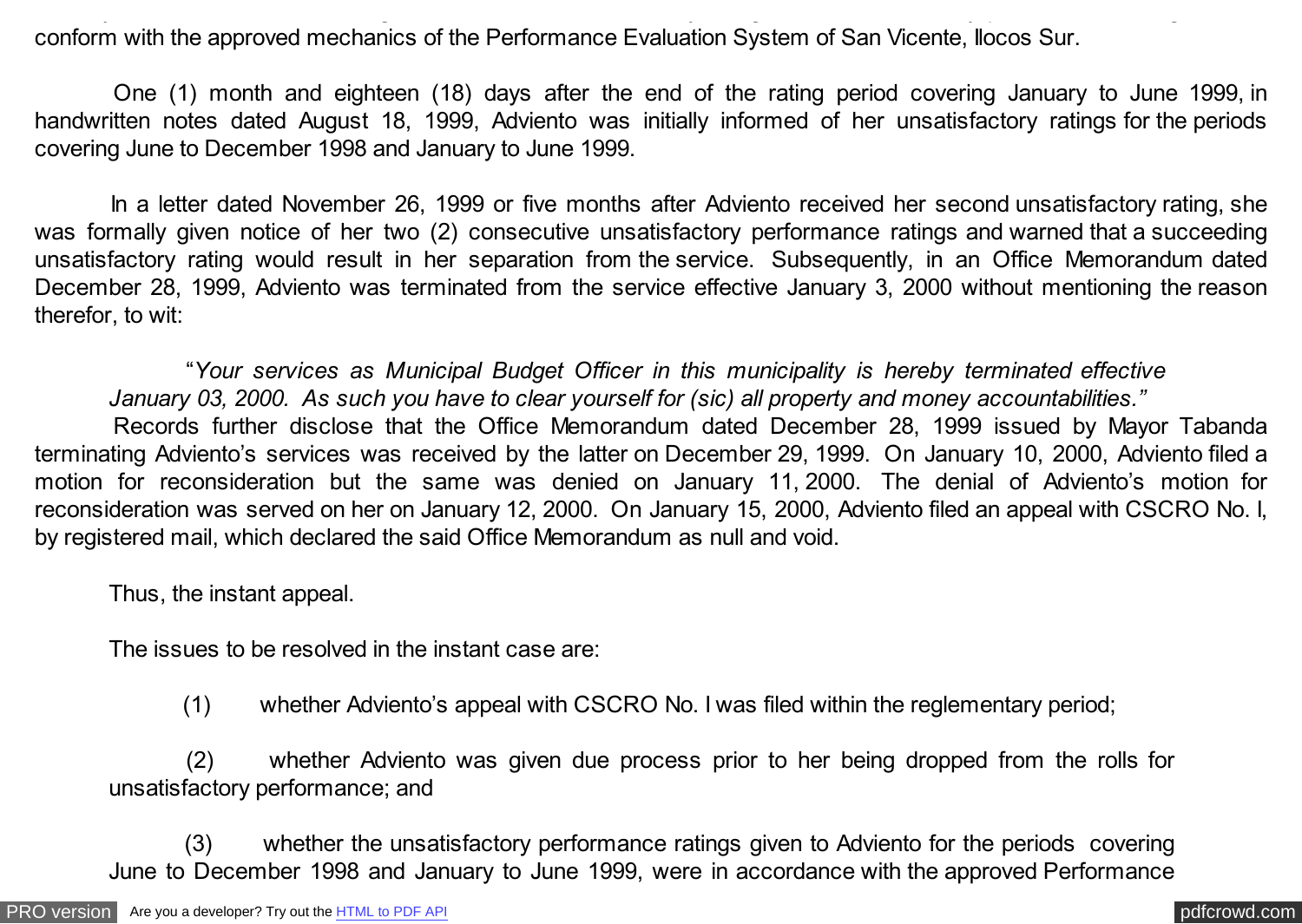Evaluation System of San Vicente, Ilocos Sur.

 Anent the first issue, Adviento's appeal with CSCRO No. I from the decision of Mayor Tabanda was filed within the reglementary period. The Commission in the case of **De Guzman, CSC Resolution No. 96-7616 dated December 3, 1996,** citing the case of University of the Philippines vs. Regino, 221 SCRA 598 , and Section 20 of Book VII of the Administrative Code of 1987, ruled that the period of appeal shall be interrupted by a timely motion for reconsideration, to wit:

 *"The number of days that elapsed from the date of receipt of the decision up to the filing of a motion for reconsideration is deducted from the 15-day reglementary period to file an appeal. This means that the 15-day period does not start all over again after the denial of a motion for reconsideration which was explained by the Supreme Court in the case of University of the Philippines v. Regino (GR No. 88167, 03 May 1993) as follows:*

 *'…it is stressed that where a motion for reconsideration of a decision, order or ruling of any Constitutional Commission is denied, the 30-day reglemenatry period does not begin anew. The petitioner has only the balance of that period (after deducting the time elapsed before the motion was filed) to come to this Court on certiorari.'*

 *"Likewise, Sec. 20 of Book VII of the Administrative Code of 1987 (Administrative Procedure), provides as follows:*

 *'Sec. 20. Perfection of Administrative Appeals. –*

 *x x x*

 *' (2) If a motion for reconsideration is denied, the movant shall have the right to perfect his appeal during the remainder of the period for appeal, reckoned from receipt of the resolution of denial.' xxx"*

Also, **Section 3, Rule 41 of the Revised Rules of Court**, hereunder quoted, finds suppletory application in the instant case: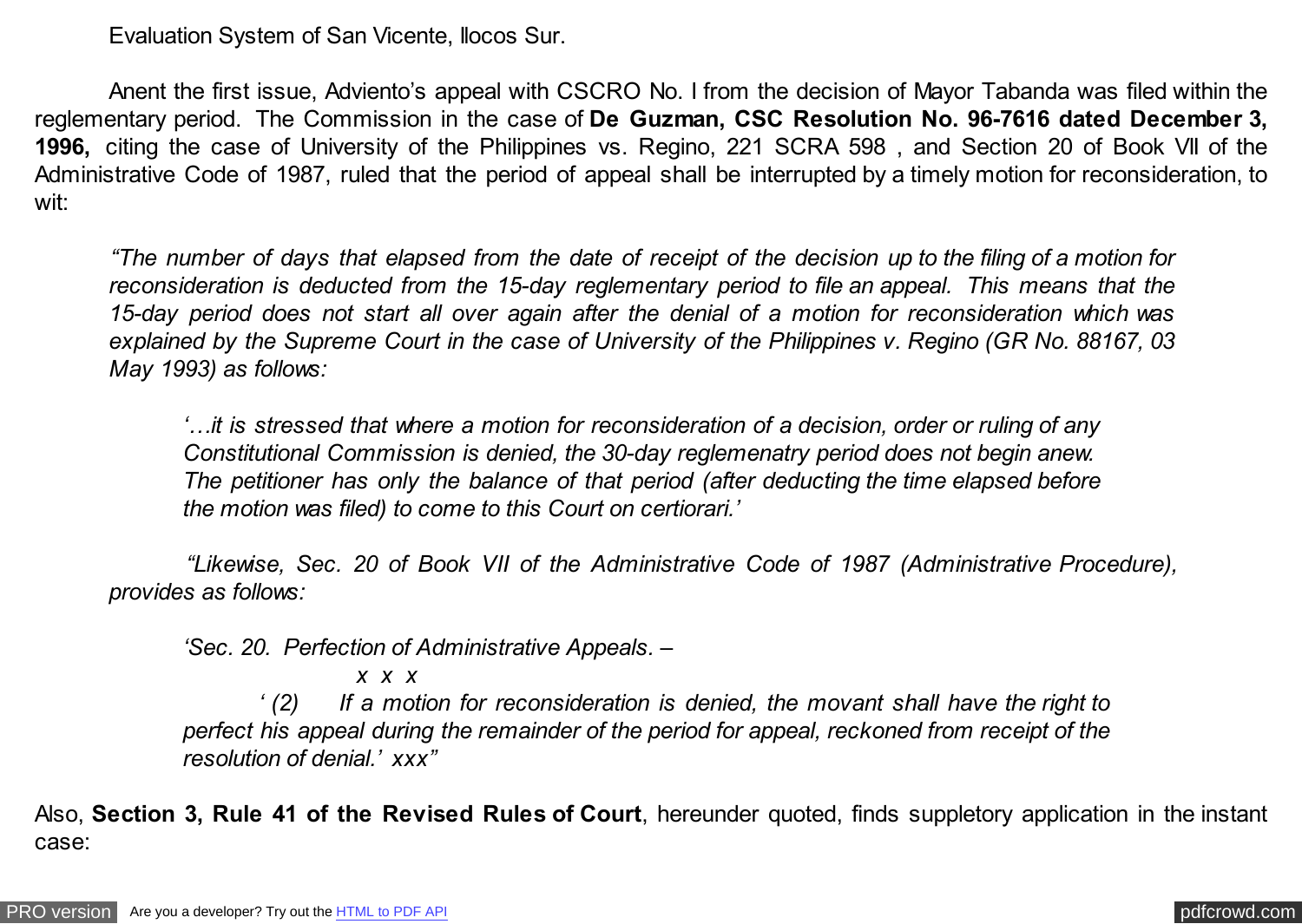*"SEC. 3. Period of ordinary appeal. xxx*

## *'The period of appeal shall be interrupted by a timely motion for xxx reconsideration.' xxx"*

 To reiterate, notice of the said Office Memorandum was received by Adviento on December 29, 1999. Accordingly, she had fifteen (15) days within which to file an appeal or motion for reconsideration. She filed a motion for reconsideration of said Office Memorandum on January 10, 2000, such that, applying the above-quoted ruling of the Commission in CSC Resolution No. 96-7616, and the above-quoted provision of the Revised Rules of Court, she still had three (3) days from receipt of its denial within which to file an appeal. Adviento received the denial of her motion for reconsideration on January 12, 2000. Therefore, when she filed her appeal on January 15, 2000, the same was filed on time or within the fifteen (15) day reglementary period.

 As regards the issue of whether due process was accorded to Adviento prior to her being dropped from the rolls due to unsatisfactory performance, the same is resolved in the negative. It is clear from the records that the handwritten notices of unsatisfactory performance ratings dated August 18, 1999 as well as the formal notice of said ratings dated November 26, 1999 with a warning that a succeeding unsatisfactory performance rating would warrant her separation from the service, do not comply with the due process requirement prescribed in **Section 2, paragraph 2.2 subparagraph (a) , Rule XII of CSC Memorandum Circular No. 40, Series of 1998**, hereafter quoted, as follows:

#### *"2.2 Unsatisfactory or Poor Performance*

 *"a. An official or employee who is given two (2) consecutive unsatisfactory ratings may be dropped from the rolls after due notice. Notice shall mean that the officer or employee concerned is informed in writing of his unsatisfactory performance for a semester and is sufficiently warned that a succeeding unsatisfactory performance shall warrant his separation from the service. Such notice shall be given not later than 30 days from the end of the semester and shall contain sufficient information which shall enable the employee to prepare an explanation."*

Based on the above-quoted provision, a notice should inform, within thirty (30) days from the end of the semester wherein said employee obtained an unsatisfactory rating, the concerned employee of her rating, and warn said employee of the consequence of a succeeding unsatisfactory rating. In the instant case, the handwritten notices both dated August 18,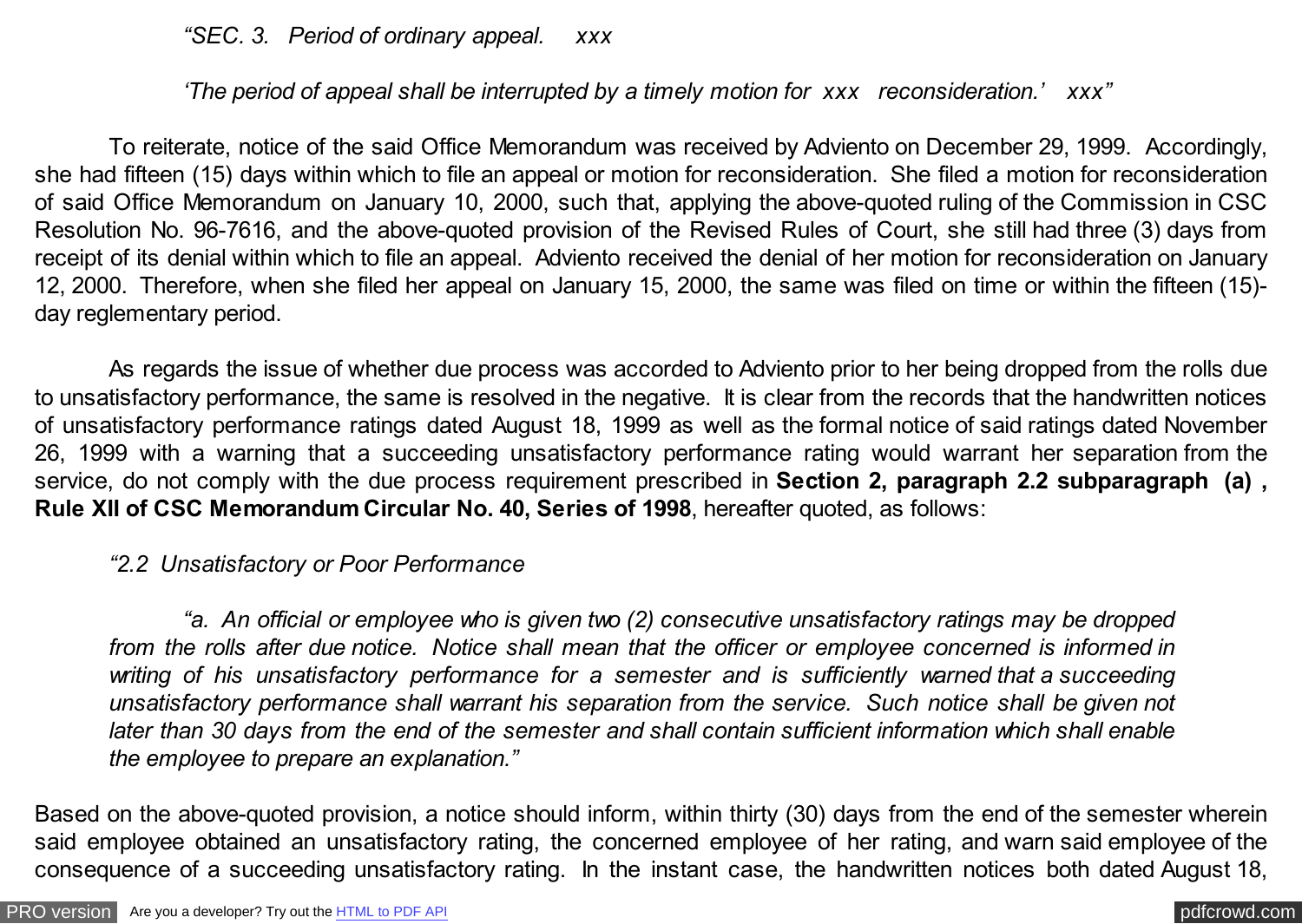1999 do not comply with the warning requirement of the above-quoted provision, whereas, the formal notice dated November 26, 1999, does not constitute due notice for being served on Adviento several months after it was due.

 The third issue regarding whether the unsatisfactory performance ratings given to Adviento for the periods covering June to December 1998 and January to June 1999 were in accordance with the approved Performance Evaluation System of San Vicente, Ilocos Sur, is resolved in the negative. The Performance Evaluation System of San Vicente, Ilocos Sur, provides as its mechanics, as follows:

## *"MECHANICS OF THE SYSTEM*

 *"The performance evaluation procedure shall follow the following process:*

## *"1. Planning*

 *"There shall be a planning session at the start of the rating period during which targets or expected outputs shall be set jointly by the supervisor and employees. Furthermore, the supervisor and employees define the job of each member of the group, agree on the duties and responsibilities attached to a particular job, and establish the standards on which specific work outputs and behaviors shall be measured.*

# *"2. Setting Commitments*

 *"Targets/major duties and responsibilities established during the planning session shall be listed in the Performance Evaluation Report Form under the PLANNED column. Agreement shall be jointly signed by both parties.*

### *"3. Progress Review*

 *"The process involves a discussion between a supervisor and a subordinate using the following steps:*

 *"1) Subordinate reviews the progress of all the jobs assigned to him.*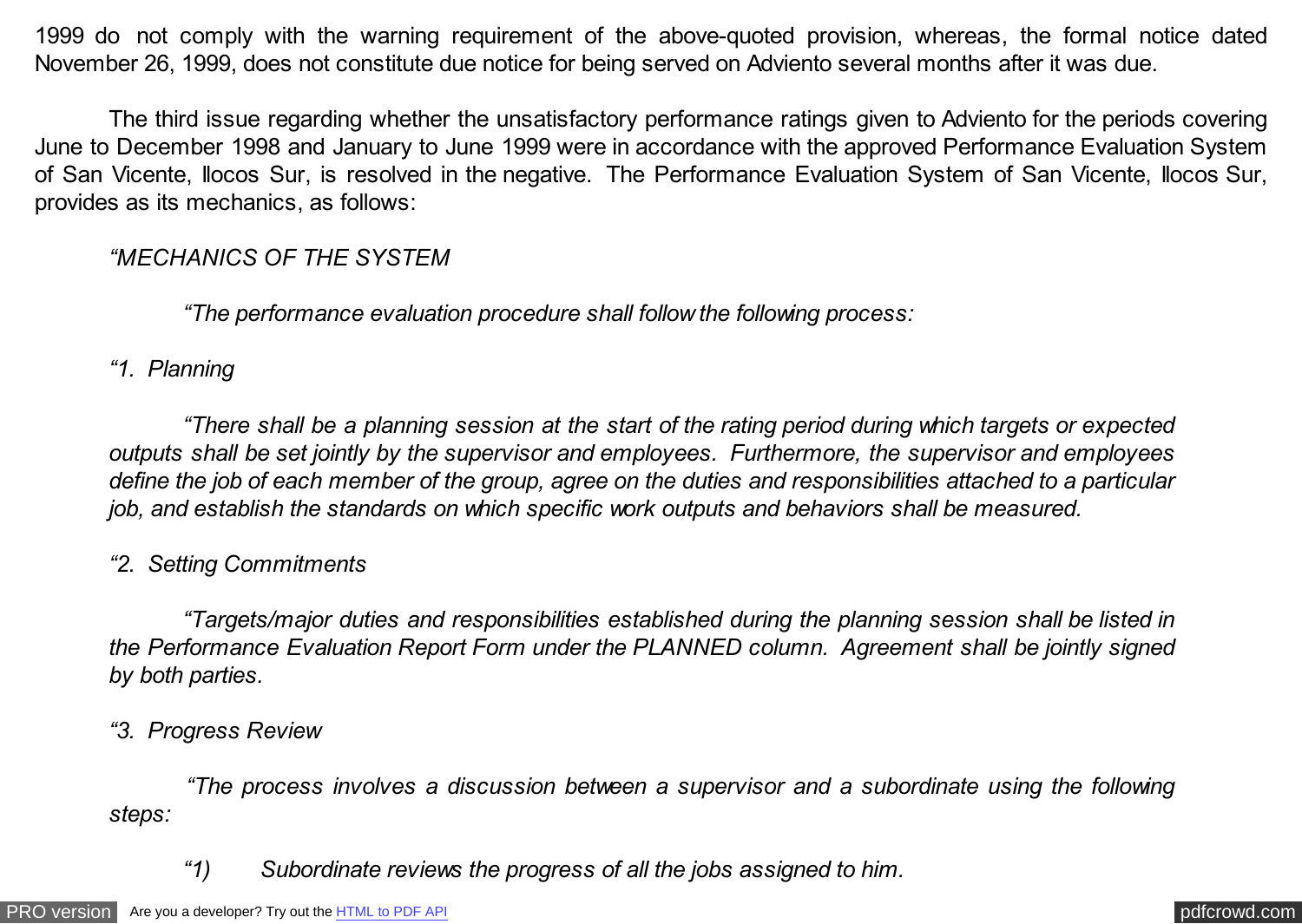*"2) The supervisor reinforces progress on job goals already accomplished by recognizing employee's efforts and praising him for specific achievements.*

- *"3) They both discuss goals and standards not being met and identify causes.*
- *"4) They identify and agree on appropriate action to overcome causes of difficulties.*
- *"5) They re-negotiate goals and standards where necessary.*
- *"4. Appraisal Discussion*

 *"There shall be a highly interactive performance appraisal discussion and feedback mechanism to foster better working relationship between supervisor and subordinate."*

As correctly pointed out by the CSCRO No. I in the assailed decision, a relevant portion of which is hereunder quoted, the performance ratings given to Adviento do not comply with the mechanics of the Performance Evaluation System of San Vicente, Ilocos Sur, as above-quoted:

 *"It is apparent from the documents submitted that the mechanics set forth in their approved Performance Evaluation System particularly the planning; setting of commitments; Progress Review and the Appraisal Discussion were not at all complied with.*

 *"Had there been planning and setting of commitments, the alleged target of underloading claimed by Mayor Tabanda could have been addressed at the start of the rating periods in July 1998 and January 1999 at the latest. Recommendation to improve performance of appellant could have appropriately been given during progress review within the rating period. But such was not the case. What is even more appalling is that there is no showing that appraisal discussion was ever made between appellant and appellee at the end of the rating period.*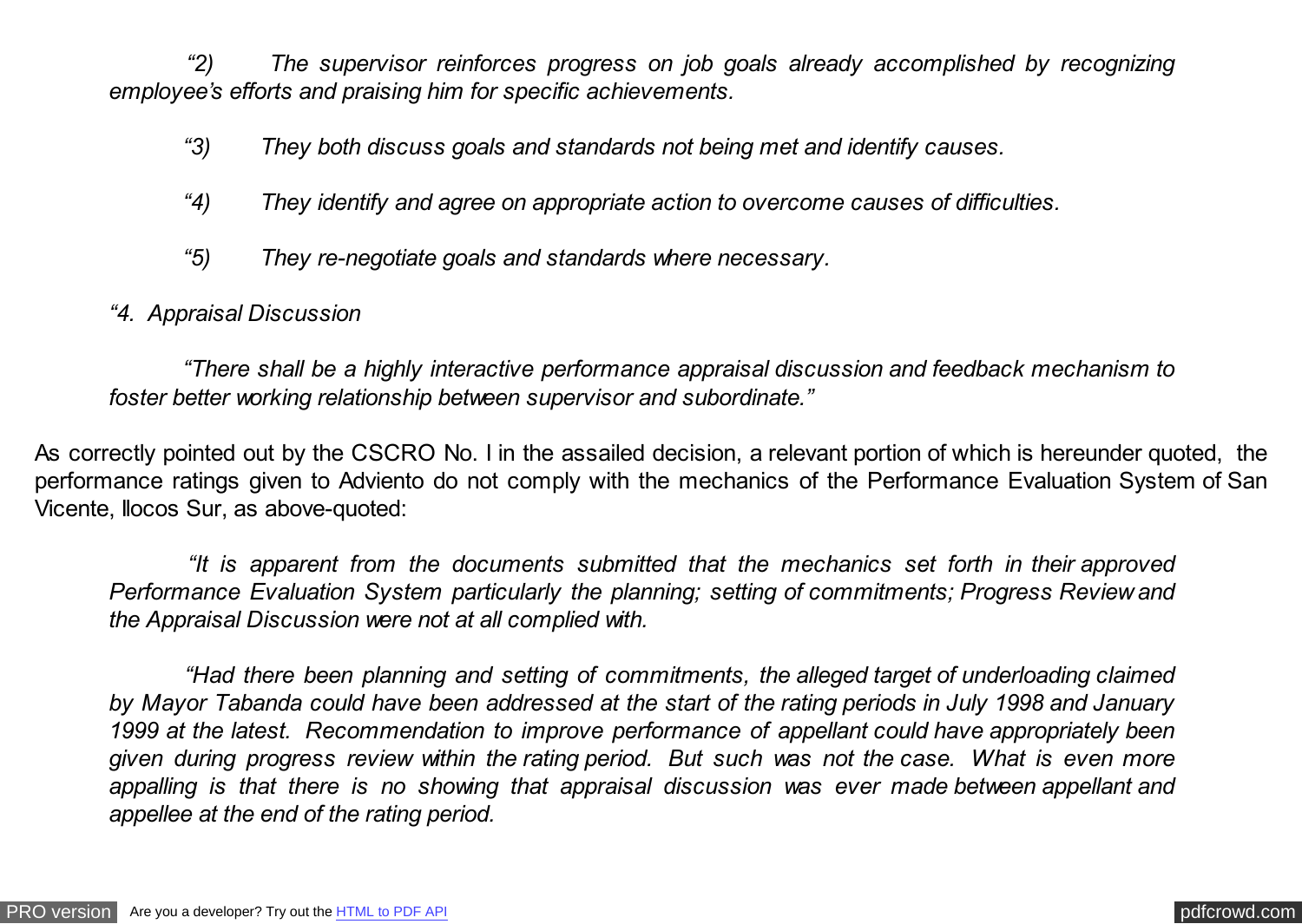*"Absence of the procedural requirements, the performance rating for the appellant is not in accordance with the agency Performance Evaluation System then obtaining."*

In view of the foregoing, there is no cogent reason to reverse or modify the decision of CSCRO No. I assailed in the instant appeal.

 **WHEREFORE**, the appeal of Mayor Nancy Dy Tabanda of the Municipality of San Vicente, Ilocos Sur, is hereby **DISMISSED**. Accordingly, DECISION No. 2000-175 of CSCRO No. I dated August 14, 2000, declaring the termination of Edna A. Adviento null and void and directing her reinstatement to the position of Municipal Budget Officer with payment of back salaries from the time of her termination up to her actual reinstatement, is affirmed.

Quezon City, **MAY 09, 2001**

**(SIGNED) J. WALDEMAR V. VALMORES** Commissioner

**(SIGNED) KARINA CONSTANTINO-DAVID** Chairman

**(SIGNED) JOSE F. ERESTAIN, JR. Commissioner** 

Attested by:

**(SIGNED) ARIEL G. RONQUILLO** Director III

[PRO version](http://pdfcrowd.com/customize/) Are you a developer? Try out th[e HTML to PDF API](http://pdfcrowd.com/html-to-pdf-api/?ref=pdf) provided and the example of the HTML to PDF API posterior and the example of the example of the example of the example of the example of the example of the examp